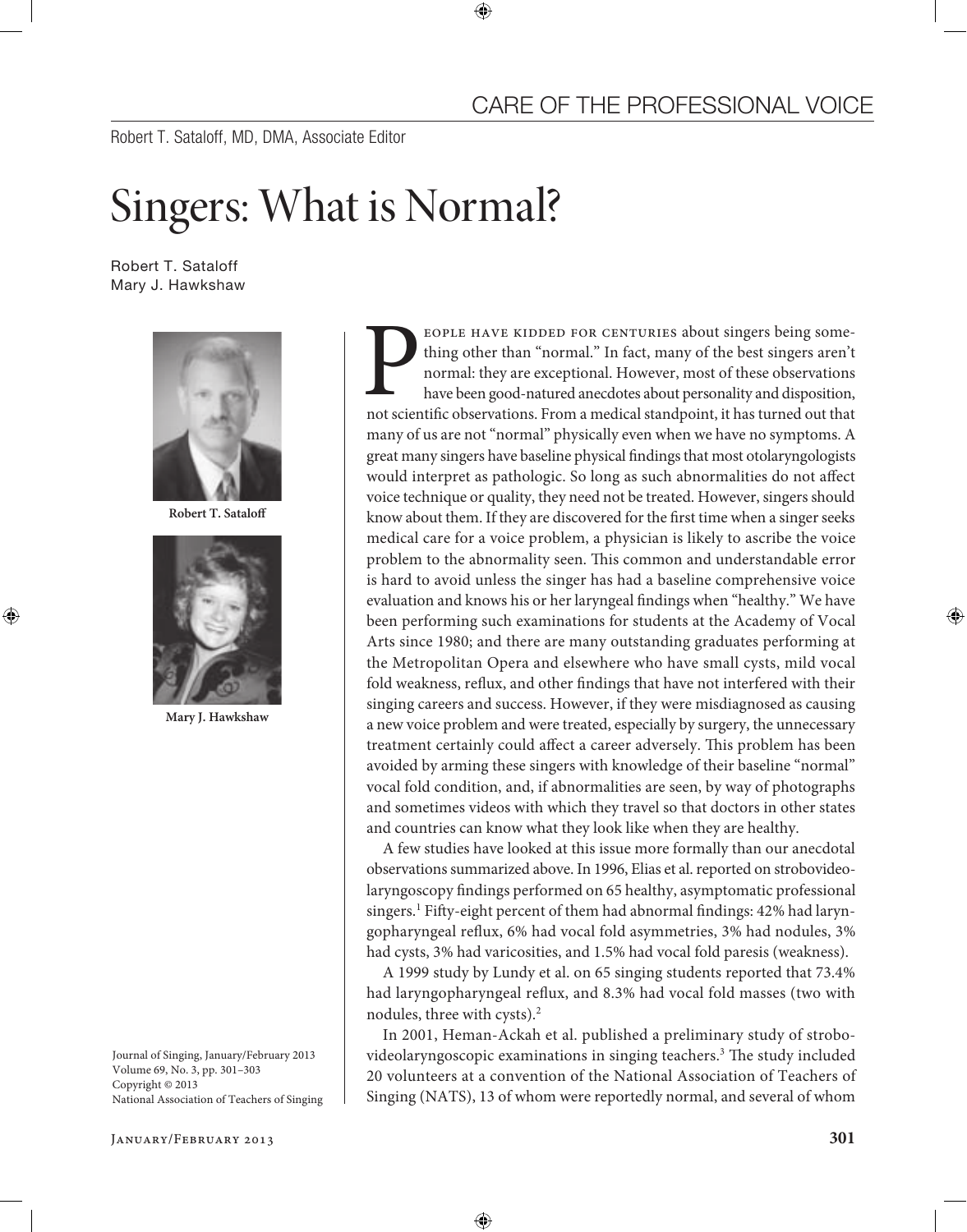had voice complaints. Most of the subjects in this study were women (13 sopranos, 3 mezzo sopranos, 1 alto). All 20 sang classical music. In the group with no vocal complaints, all had reflux, 62% had a vocal fold cyst, 8% had a vocal fold polyp, 77% had varices, 23% had sulcus vocalis, 8% had Reinke's edema, 8% had vocal fold scar, 8% had a saccular cyst (an abnormality above the vocal fold that did not affect voice), and 23% had vocal fold paresis.

Reulbach et al. published an interesting study in 2001.4 They assessed 100 adults (not singers) over the age of 40. None had a history of voice problems. Still, 64% had laryngopharyngeal reflux, 72% had vocal fold bowing, and only 12% had "normal" laryngeal examinations.

The most recent study involving singing teachers was carried out at a NATS conference in 2008,<sup>5</sup> and involved 72 volunteers (60 females, 12 males), all of whom were trained singers without significant voice complaints that were found to have vocal fold pathology during strobovideolaryngoscopy in 86.1% (62 of 72 subjects), many of whom had more than one abnormality. Using criteria used in previous papers, 72% were found to have signs



suggesting laryngopharyngeal reflux. Using the Reflux Finding Score (RFS), an instrument that has become used fairly widely, the number was substantially lower (16.7% of women, 25% of men). It remains unclear whether reflux is overdiagnosed using traditional guidelines, or underdiagnosed using the RFS, but we suspect that it is more the latter than the former. 72.2% had arytenoid erythema/edema, and 63.9% had posterior laryngeal hypertrophy; all of these signs commonly are associated with reflux. 34.7% had incomplete glottic closure. 18.1% had varicosities or ectasias. 16.7% had structural abnormalities (masses such as nodules or cysts). 15.3% had paresis, and 5.6% had evidence of vocal fold scar.

This study also reported acoustic analysis on this population of healthy singers, revealing many measures that are outside the parameters which voice laboratories define typically as "normal." The findings suggest the need for reassessment of normal values for acoustic analysis of trained singers.

Regardless of minor differences in findings, it is clear from all of the studies to date that singers, and even nonsingers, have a high prevalence of findings that physicians would diagnose as abnormalities. The authors have found an even higher incidence of structural abnormalities such as scar in professional motivational singers and speakers or professional athletes (unpublished data), just as we would likely find a high incidence of knee abnormalities in football players or elbow abnormalities in tennis players. Like other athletes, the presence of impairments, illnesses, and old injuries does not necessarily preclude superior performance. However, it may. Hence, it is important for physicians to be able to sort out which abnormalities are long-standing and asymptomatic, and which may be new and causing a current voice complaint. It is prudent for singers and their teachers to do everything possible to assist their medical professionals in making such diagnostic judgments accurately should be done. For singers, knowing the "normal" condition of their own bodies is invaluable.

Physical "abnormalities" are common in healthy, asymptomatic singers and singing teachers. It is extremely helpful for singers to undergo expert laryngological evaluation including high-quality strobovideolaryngoscopy when they are healthy and singing well. Singers should be aware of any unusual laryngeal findings, and should request photographs or videos of any